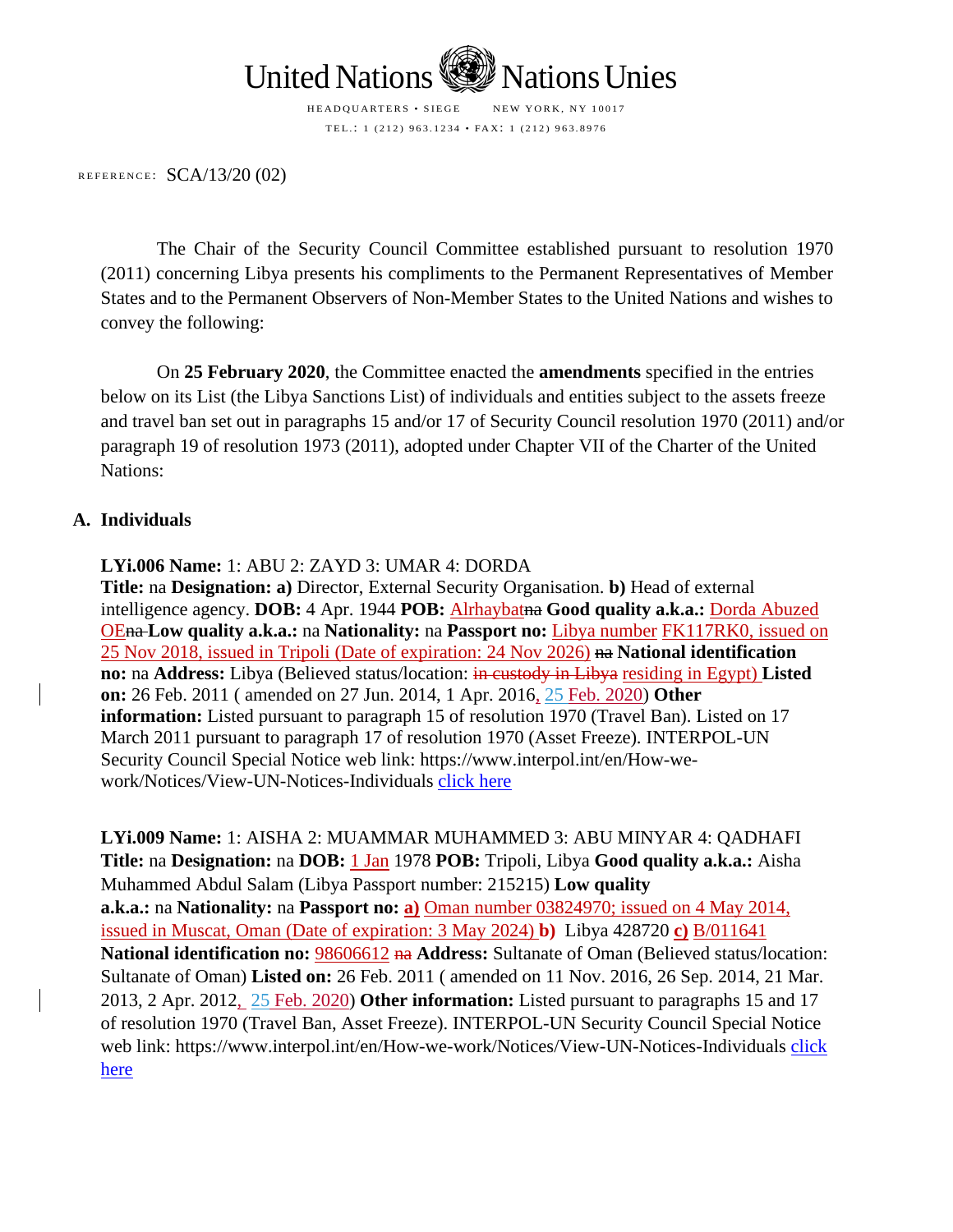## **LYi.023 Name:** 1: Ahmad 2: Oumar 3: Imhamad 4: al-Fitouri احمد عمر امحمد الفیتوري **:(script original (Name**

**Title:** na **Designation:** Commander of the Anas al-Dabbashi militia, Leader of a transnational trafficking network **DOB:** 7 May 1988 **POB:** (possibly Sabratha, Talil neighbourhood) **Good quality a.k.a.:** na **Low quality a.k.a.: a)** Al-Dabachi **b)** Al Ammu **c)** The Uncle **d)** Al-Ahwal **e)** Al Dabbashi **Nationality:** Libya **Passport no:** Libya number LY53FP76; issued on 29 Sep 2015; issued in Tripoli - na **National identification no:** 119880387067

na **Address: a)** Garabulli, Libya **b)** Zawiya, Libya **c)** Dbabsha-Sabratah **Listed on:** 7 Jun. 2018 ( amended on 17 Sep. 2018, 25 Feb. 2020) **Other information:** Listed pursuant to paragraphs 15 and 17 of resolution 1970 (Travel Ban, Asset Freeze) INTERPOL-UN Security Council Special Notice web link: https://www.interpol.int/en/How-we-work/Notices/View-UN-Notices-Individuals [click here](https://www.interpol.int/en/How-we-work/Notices/View-UN-Notices-Individuals)

**LYi.025 Name:** 1: Mohammed 2: Al Aminal-Hadi 3: Aal -Arabi 4: Kashlaf  **:Title**محمد الأمین العربي كشلاف محمد الھادي العربي كشلاف **:(script original (Name** na **Designation:** Commander of the Shuhada al-Nasr brigade, Head of the Petrol Refinery Guard of Zawiya's refinery **DOB:** 2 Dec. 198515 Nov. 1988 **POB:** Zawiya, Libya **Good quality a.k.a.:** na **Low quality a.k.a.: a)** Kashlaf **b)** Koshlaf **c)** Keslaf **d)** al-Qasab **Nationality:** Libya **Passport no:** C17HLRL3HR8CHGP8, issued on 30 Dec 2015 27 Apr. 2015, issued in Zawiya **National identification no:** a) 119880210419 b) Personal Identification Card no: 728498, issued on 24 Feb. 2007 na **Address:** Zawiya, Libya **Listed on:** 7 Jun. 2018 ( amended on 17 Sep. 2018, 25 Feb. 2020) **Other information:** Listed pursuant to paragraphs 15 and 17 of resolution 1970 (Travel Ban, Asset Freeze). INTERPOL-UN Security Council Special Notice web link: https://www.interpol.int/en/How-we-work/Notices/View-UN-Notices-Individuals [click here](https://www.interpol.int/en/How-we-work/Notices/View-UN-Notices-Individuals)

## **LYi.027 Name:** 1: Ibrahim 2: Saeed 3: Salim 4: Jadhran

**Title:** na **Designation:** Leader of armed militias **DOB:** 29 Oct. 1982 **POB:** na **Good quality**  a.k.a.: Ibrahim Saeed Salem Awad Aissa Hamed Dawoud Al Jadhran na Low quality **a.k.a.:** na **Nationality:** Libya **Passport no:** S/263963; issued on 8 Nov 2012 na **National identification no: a)** 119820043341 **b)** Personal identification no.: 137803 na **Address:** na **Listed on:** 11 Sep. 2018 (amended on 25 Feb. 2020) **Other information:** Name of mother Salma Abdula Younis. Listed pursuant to paragraphs 15 and 17 of resolution 1970 (Travel Ban, Asset Freeze). INTERPOL-UN Security Council Special Notice web link: https://www.interpol.int/en/How-we-work/Notices/View-Ua) N-Notices-Individuals [click here](https://www.interpol.int/en/How-we-work/Notices/View-UN-Notices-Individuals)

To obtain a fully updated version of the List of individuals and entities subject to the sanctions measures, Member States are encouraged to consult, on a regular basis, the Committee's website at the following URL: [https://www.un.org/securitycouncil/sanctions/1970/materials.](https://www.un.org/securitycouncil/sanctions/1970/materials)

The Libya Sanctions List is available in HTML, PDF and XML format.